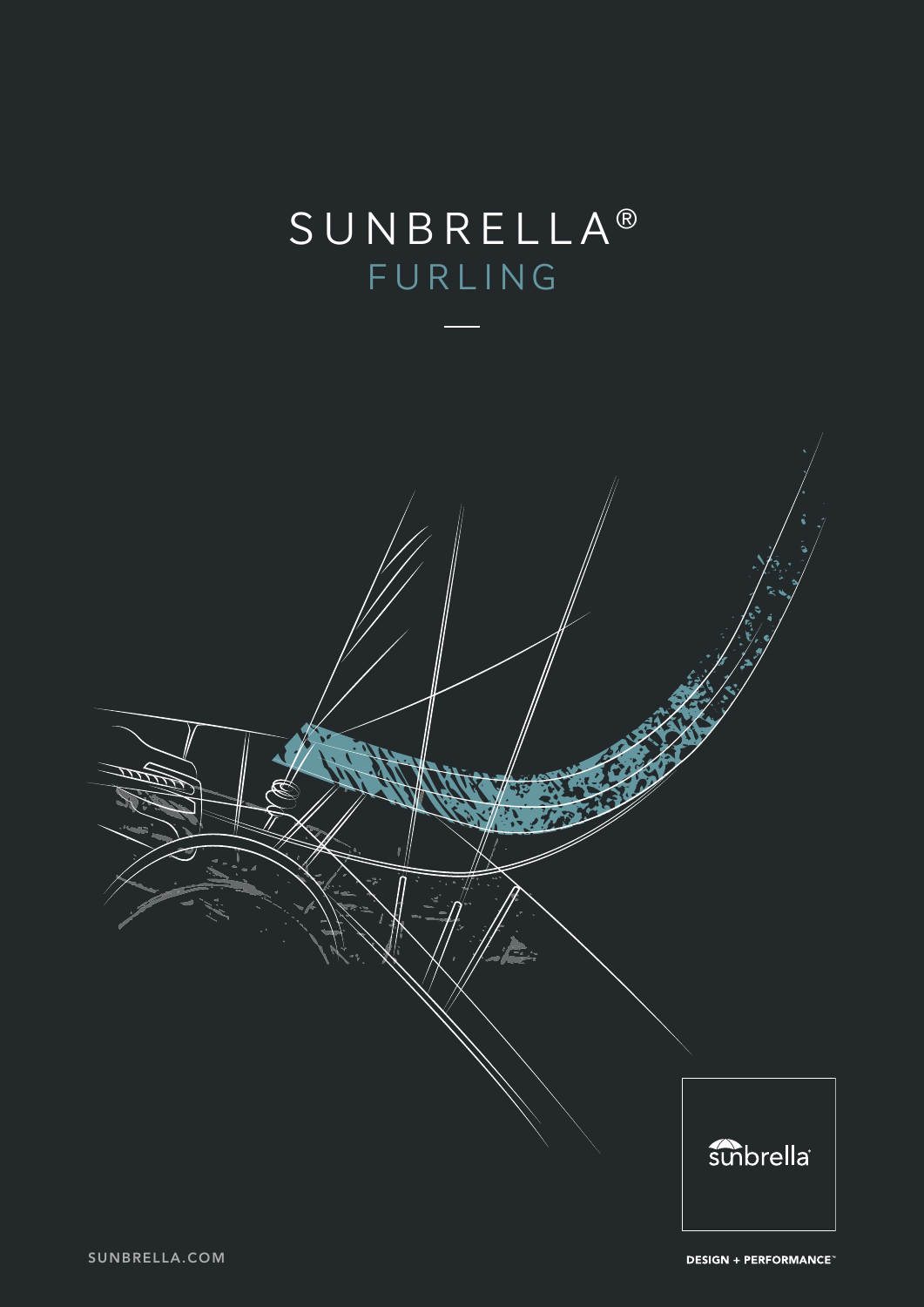Natural SFU 5020 165



Natural SFUA 5020 150

Silver SFUA 5035 150

 $\bullet$ 

## **SUNBRELLA<sup>®</sup>** FURLING ADHESIVE

## SUNBRELLA<sup>®</sup> FURLING









Silver SFU 5035 165

For boats\* < 40' *Pour bateaux\* < 40'*



UV / FADE RESISTANT Résiste à la décoloration



THINNESS Finesse



SUPPLENESS Souplesse